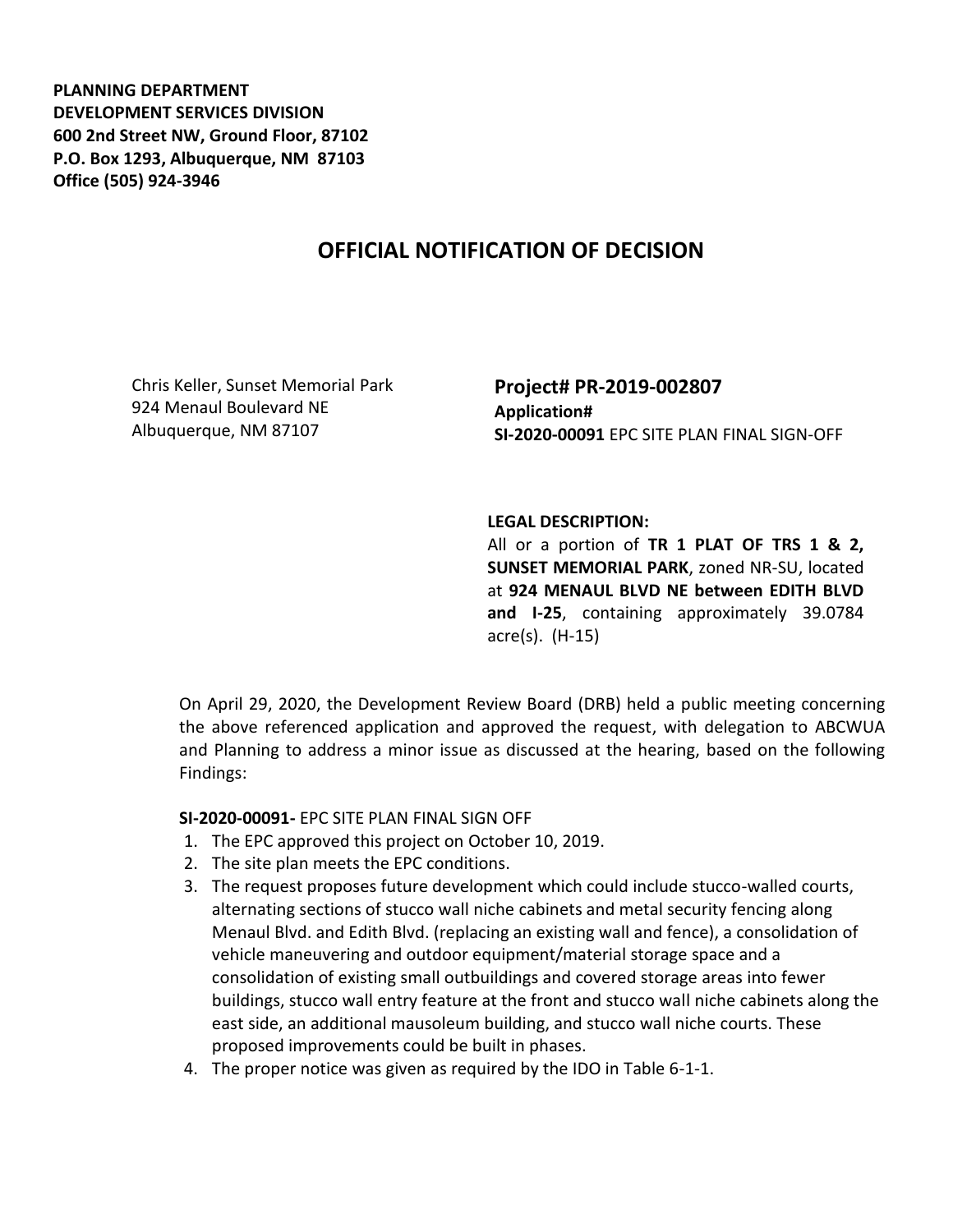- 5. Pursuant to 6-6(H)(3) Review and Decision Criteria An application for a Site Plan EPC shall be approved if it meets all of the following criteria:
	- a. 6-6(H)(3)(a) *The Site Plan is consistent with the ABC Comp Plan as amended.*

The Site Plan is consistent with the ABC Comp Plan as amended.

*b.* 6-6(H)(3)(b) *The Site Plan is consistent with any applicable terms and conditions in any previously approved NR-SU or PD zoning covering the property and any related development agreements and/or regulations.* 

The Site Plan is consistent with any applicable terms and conditions in any previously approved NR-SU or PD zoning covering the property and any related development agreements and/or regulations.

*c.* 6-6(H)(3)(c) *The Site Plan complies with all applicable provisions of this IDO, the DPM, other adopted City regulations, and any terms and conditions specifically applied to development of the property in a prior permit or approval affecting the property.* 

The features and improvements depicted on the Site Plan meet the IDO requirements

*d.* 6-6(H)(3)(d) *The City's existing infrastructure and public improvements, including but not limited to its street, trail, drainage, and sidewalk systems, have adequate capacity to serve the proposed development, and any burdens on those systems have been mitigated to the extent practicable.* 

The site has access to a full range of urban services including utilities, roads and emergency services.

*e.* 6-6(H)(3)(e) *The application mitigates any significant adverse impacts on the surrounding area to the maximum extent possible.* 

The project provides adequate parking for the commercial uses.

## **Conditions:**

- 1. Final sign off is delegated to ABCWUA and Planning.
- 2. The applicant will obtain final sign off by June 29, 2020 or the case may be scheduled for the next DRB hearing and could be denied per the DRB Rules of Procedure.